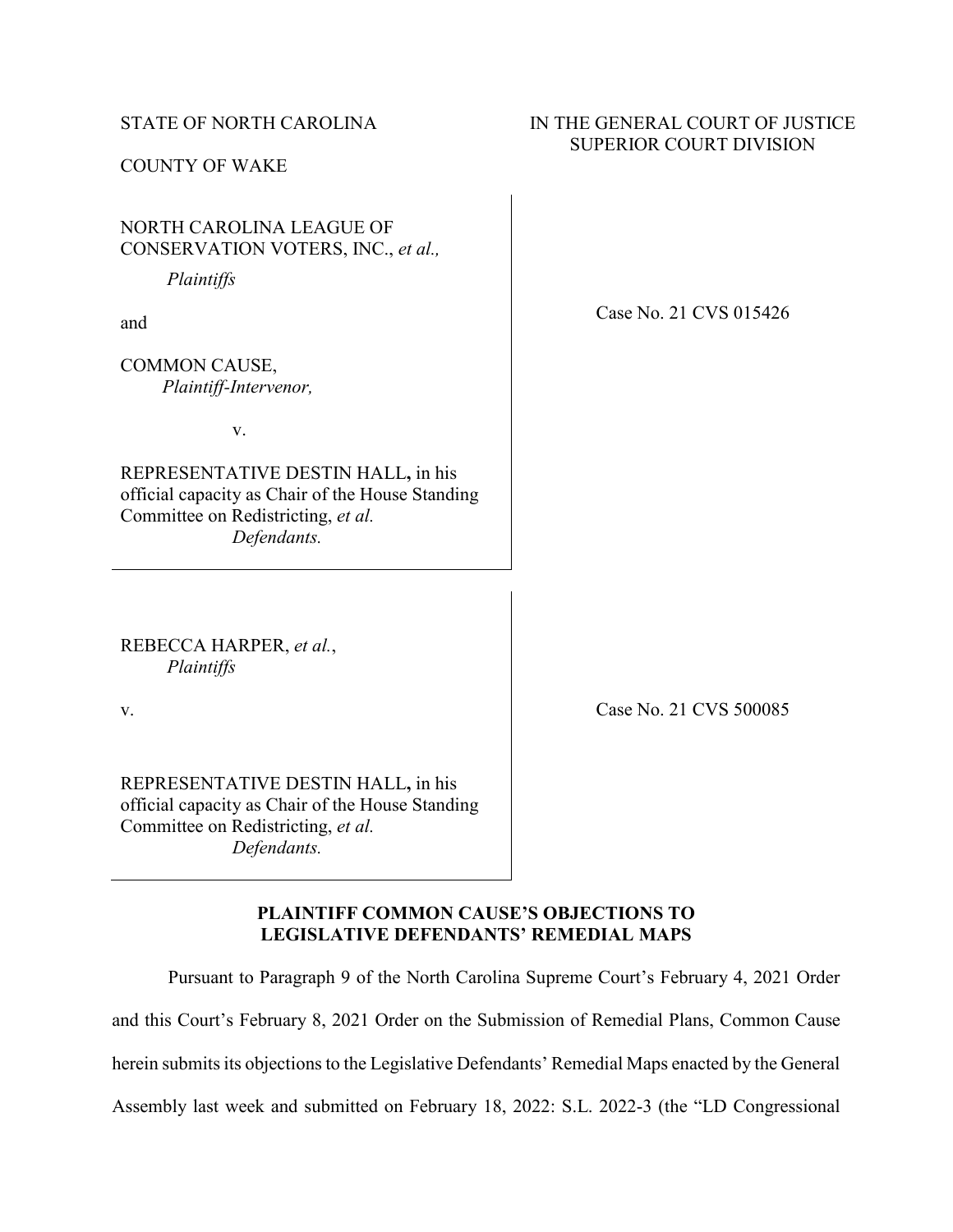Map"), S.L. 20222-2 (the "LD Senate Map") and S.L. 2022-4 (the "LD House Map"). In support of its objections, Plaintiff Common Cause appends to this submission the expert report of Jonathan Mattingly and Gregory Herschlag (**Exhibit 1,** the "Mattingly Expert Report"**)**, jointly designated with the *Harper* Plaintiffs, as well as an addendum to that report (**Exhibit 2,** the "Mattingly Addendum"), and the Second Affidavit of Christopher Ketchie (**Exhibit 3**, the "Second Ketchie Affidavit").

The LD Remedial Maps are plainly unconstitutional when evaluated using the correct metrics using appropriate data, which differ significantly from the metrics scores, using manipulated and inaccurate data, submitted by the Legislative Defendants on February 18, 2022. Despite clear instruction from this Court and the North Carolina Supreme Court on the process and substantive requirements for constitutional remedial plans, the Legislative Defendants have failed once again to undertake the proper analysis required by *Stephenson* or consider all the appropriate factors to ensure equal voting power for voters, with the result of producing maps that fall short of the established Constitutional requirements. In their disclosures, Legislative Defendants blatantly disregarded clear direction from this Court on the required transparency for this process to provide "[t]he identity of all participants involved in the process of drawing the Proposed Remedial Plans submitted to the Court." Feb. 8 Order on Submission of Remedial Plans ¶ 3(c). *See* LD Br. at 54 (failing to identify the "outside legal counsel, whose roles were restricted to providing legal advice" as having participated in the drawing process).<sup>[1](#page-1-0)</sup> Legislative Defendants also provided a one-sided story of Senate negotiations that do not comport with contemporaneous

<span id="page-1-0"></span> <sup>1</sup> To the extent that attorney client privilege protects the substance of that advice, it does not protect the disclosure of such counsel's identity, nor does the Court's order.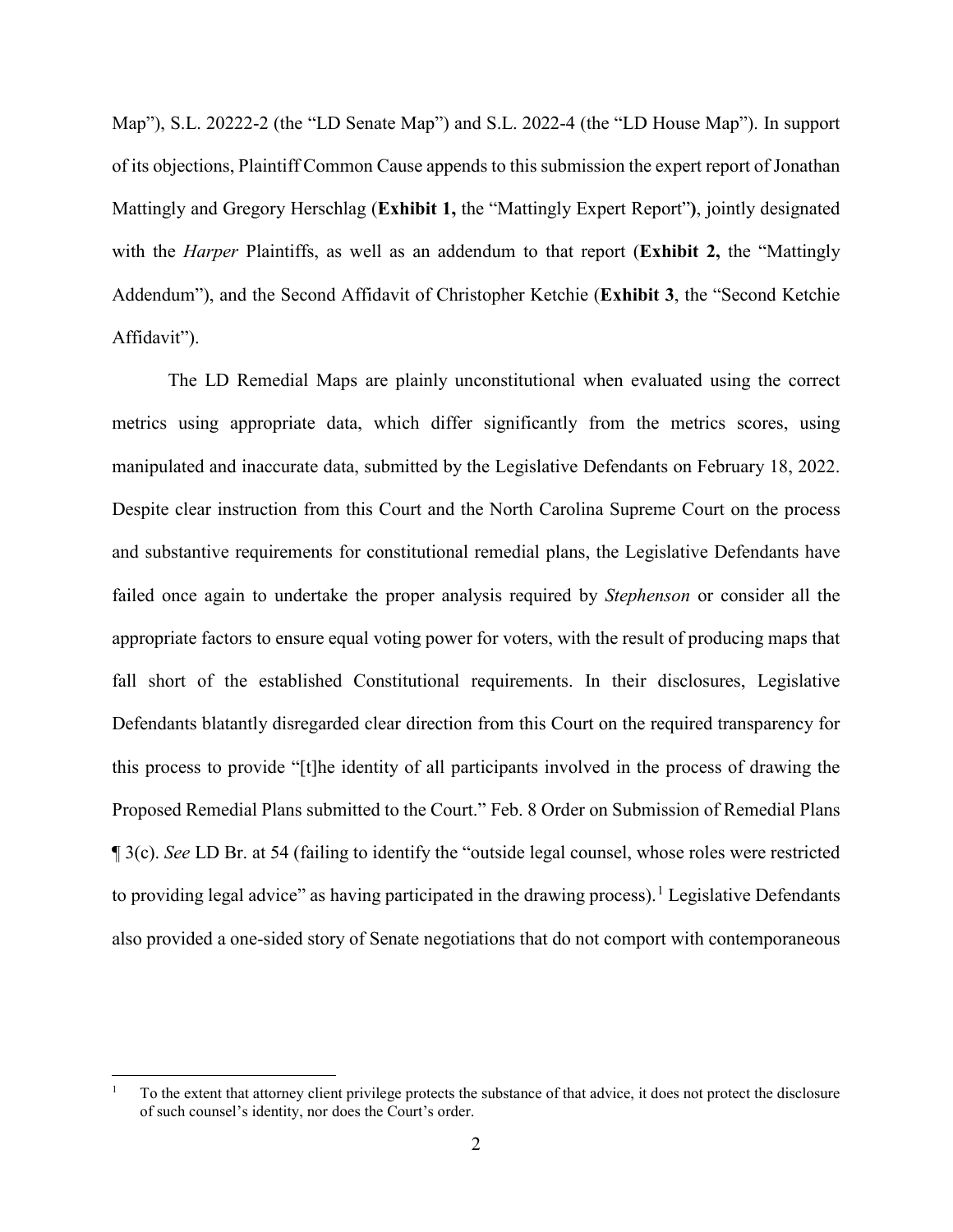statements by other legislators,<sup>[2](#page-2-0)</sup> and appear to have made no effort to incorporate public participation or the extensive public commentary received in the fall of 2021.

This lack of transparency is telling and reveals the same strategies of subterfuge and misdirection used by the Legislative Defendants this past fall to execute the extreme partisan gerrymanders already struck down by the North Carolina Supreme Court, right down to drawing maps through undisclosed legal counsel. *See* Dec. 29 Order on Mot. to Compel at 4–6. Legislative Defendants' Remedial Maps thus deserve the same level of scrutiny as the 2021 Enacted Maps, and not the deference that maps produced in a fair and transparent process otherwise might.

Thankfully, the constitutional shortcomings of the Legislative Defendants Remedial Maps can be swiftly and easily remedied. For the LD House Map, the implementation of Common Cause's proposed remedial House District 10, submitted on February 18, 2022, will bring this map into state Constitutional compliance, and prevent harmful vote dilution by altering just two districts within one county cluster, and thus not implicating the *Stephenson* rules at all. The LD Senate Map can similarly be brought within Constitutional bounds by the adoption of Common Cause's remedial Senate District 4 and incorporating alternative cluster proposals from the remedial legislative process, as can the LD Congressional Map. Regardless of the approach taken by the Court in directing its Special Masters, it is abundantly clear that Legislative Defendants' Remedial Maps cannot be accepted without modification.

<span id="page-2-0"></span> <sup>2</sup> *See, e.g.,* See, e.g., Senator Dan Blue (@DanBlueNC), Twitter (Feb. 16, 2022, 2:28pm), <https://twitter.com/danbluenc/status/1494030901650640897?s=21> ("This process has not been collaborative, and it is clear to me that Senate Republicans had no real interest in finding a legislative solution."); Senator Dan Blue  $(QDanBlueNC)$ , Twitter (Feb. 17, 2022, 3:05pm), <https://twitter.com/danbluenc/status/1494402702775828481?s=21> ("The House compromise has made the stalemate in the Senate all the more disappointing. Senate Republicans appear to think they know better than the Supreme Court.").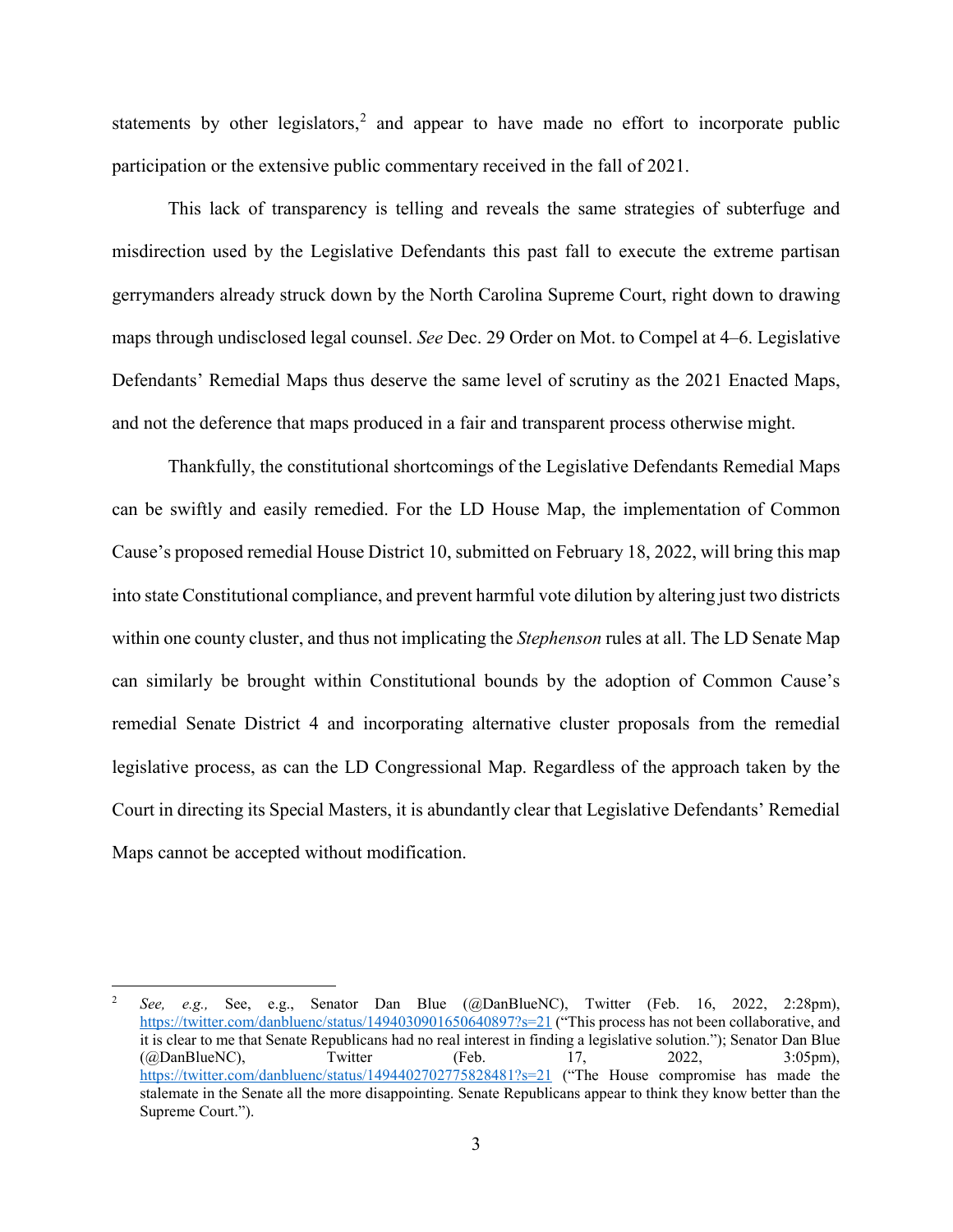#### **I. Objections to Legislative Defendants' Remedial Senate Map**

The LD Senate Map constitutes an unlawful partisan gerrymander because it still diminishes and dilutes North Carolinians' voting power based on partisan affiliation by making it nearly impossible for voters who prefer one political party to elect a governing majority reflecting the will of the electorate. *See* NCSC Opinion ¶ 160. The North Carolina Supreme Court directed courts to compare the "relative chances of voters from each party electing a supermajority or majority of representatives under various possible electoral conditions," *id.* at 161, which can be accomplished by examining the plausible number of representatives elections under various elections, as well as looking at the relative chances of election a majority or supermajority under various scenarios. The Supreme Court also noted "multiple reliable ways of demonstrating the existence of an unconstitutional partisan gerrymander" including "mean-median difference analysis[,] efficiency gap analysis[,] close-votes, close-seats analysis[,] and partisan symmetry analysis" which, in combination, may demonstrate "a significant likelihood that the districting plan will give the voters of all political parties substantially equal opportunity to translate votes into seats across the plan" to render it presumptively constitutional. *Id.* at ¶ 163. And while the Court gave some examples of thresholds, i.e., a mean-median difference of 1% or less using a "representative sample of past elections," *id.* at ¶ 166, and an efficiency gap above 7% based upon prior federal case law, *id.* at ¶ 167, these were all characterized as "possible" metrics, *id.* at ¶ 164, with the overall objective of informing a determination of whether maps treat voters equally.

Legislative Defendants' submission ignores these instructions, losing the forest for the trees and instead relying predominantly on two metrics, using incomplete and skewed data, to support their proposed plans, mean-median difference and efficiency gap. For the LD Senate Plan, Legislative Defendants assert a mean-median of -0.65% and efficiency gap of -3.97%. *See* LD Br.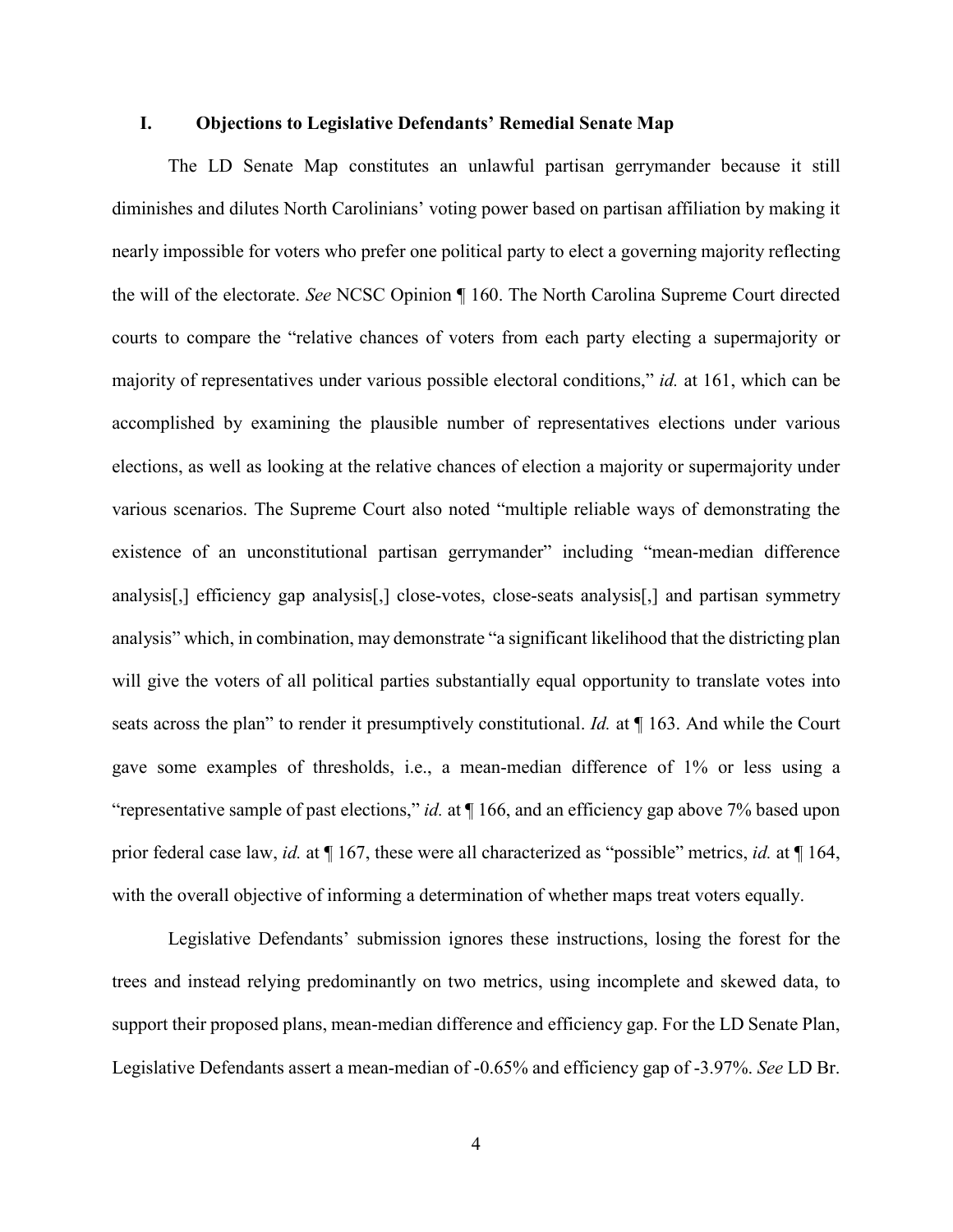pp. 23-24. These scores are incorrect for reasons easily ascertained on the record. First, they are not based upon a "representative sample of past elections" but rather a much narrow set that Legislative Defendants appear to have hand-picked to render the statistics they wanted. Dr. Barber applied just 12 elections despite the more appropriate and broader set of elections that are publicly available, purportedly because these are the 12 elections used by Dr. Mattingly in his expert report during the merits phase. But Dr. Mattingly used the 12 elections to demonstrate the *cluster-level*  bias, while using a broader set of 16 elections for his statewide analysis. *See* PX PX629 Mattingly Report at 11, 22 (using 16 elections to analyze statewide results for the House and Senate, respectively). In addition to this error, Legislative Defendants' expert, Dr. Barber, confusingly appears to have collated votes across elections before performing his calculations, instead of the appropriate analysis of performing calculations on individual elections and averaging them.<sup>[3](#page-4-0)</sup>

A look at the full set of relevant metrics for the Senate plan, calculated properly and using representative sets of elections, reveals the partisan skew of this map and why Legislative Defendants pursued the odd strategy they did:

| <b>Metric</b>                        | Mattingly $(Ex. 1)^4$ | <b>Additional Comparators<sup>5</sup></b> |
|--------------------------------------|-----------------------|-------------------------------------------|
| Mean-Median                          | 1.304%                | $2.2\%$ R<br>Source: PlanScore            |
| <b>Efficiency Gap</b>                | 4.072%                | 4.8% R<br>Source: PlanScore               |
| Partisan Symmetry<br>(Partisan Bias) | $4.0125$ seat bias    | 4.8% R<br>Source: PlanScore               |

<span id="page-4-0"></span><sup>&</sup>lt;sup>3</sup> This error was explained in depth by Dr. Moon Duchin in the February 21, 2022 submission by Plaintiff NCLCV. *See* Second Duchin Rep. at 14.

<span id="page-4-1"></span>Dr. Mattingly and Dr. Herschlag calculated their metrics using the results of sixteen recent statewide elections:<br>See Ex. 1, Mattingly Expert Report p. 1. These Senate metric scores are reflected from Pages 6-7 of their re

<span id="page-4-2"></span><sup>&</sup>lt;sup>5</sup> The source data and methodology for calculating these additional comparators is disclosed in the Second Ketchie Affidavit, and is all based upon publicly available information. *See* Ex. 3, Second Ketchie Aff. at ¶ 11.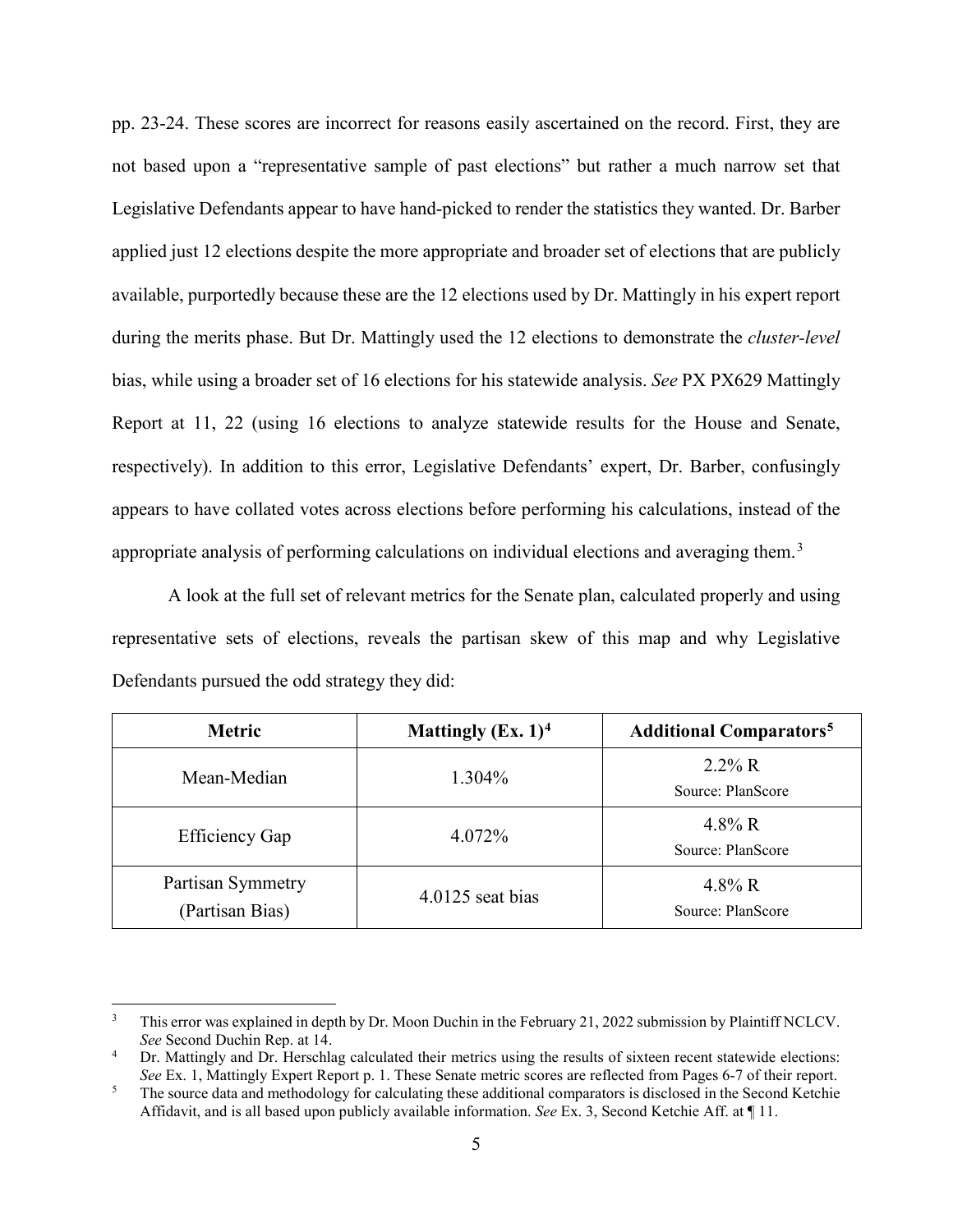| Plausible Number of<br>Representatives Elected<br>Comparison                    | 29-30 R seats with $52\%$ R<br>vote share<br>V.<br>25-26 D seats with 52% D<br>vote share        | 22D-28R / 21D-29R<br>Source: DRA Composite / PlanScore                                                                                                         |
|---------------------------------------------------------------------------------|--------------------------------------------------------------------------------------------------|----------------------------------------------------------------------------------------------------------------------------------------------------------------|
| <b>Relative Chances of Electing</b><br>Majority $(26)$ or<br>Supermajority (30) | supermajority<br>close)<br>R.<br>(or<br>with $48 - 49\%$ R votes<br>D majority with 51-52% votes | R Majority: 4/6 Scenarios<br>D Majority: 0/6 Scenarios<br>R Supermajority: 1/6 Scenarios<br>D Supermajority: 0/6 Scenarios<br>Source: Second Ketchie Affidavit |

Figure 5.2 from the Mattingly Expert Report (Exhibit 1) shows just how asymmetrical the LD Senate Map is, as shown by the multi-seat gap in performance for each party based on voting percentage:



To bring the LD Senate Map within constitutional bounds, the Court should first implement the proposed remedial Senate District 4 proposed by Common Cause, which will improve the partisan bias in the map overall and prevent unlawful vote dilutions for voters of color, as supported in detail by Common Cause's February 18, 2022 submission. In the interest of judicial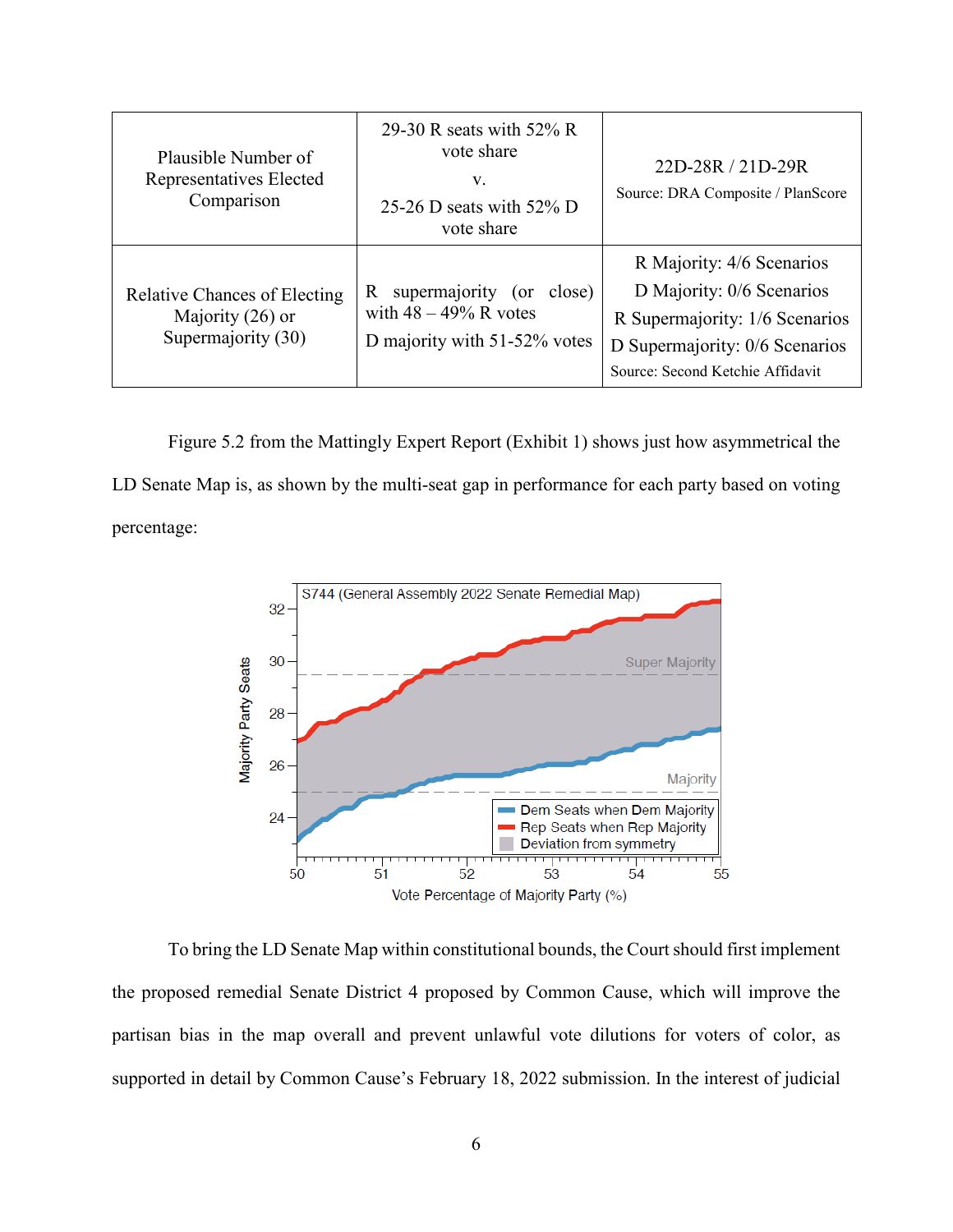economy, those points will not be repeated here. However, Legislative Defendants made several erroneous assertions in their February 18, 2022 Brief that will be briefly addressed here.

First, Legislative Defendants erroneously contend that federal precedent, and in particular *Bartlett v. Strickland*, somehow prohibit the drawing of Common Cause's proposed remedial districts because the proposed remedial districts contain less than 50% Black Voting Age Population. *See* LD Br. at 41. This is plainly not the case, as demonstrated by language in that decision expressly *sanctioning* these remedial districts. *Bartlett v. Strickland*, 556 U.S. 1, 23 (2009) ("[Section] 2 allows States to choose their own method of complying with the Voting Rights Act, and we have said that may include drawing crossover districts.").

Second, Legislative Defendants try to argue their point by purposefully confusing the *Gingles I demonstrative* districts provided by Common Cause<sup>[6](#page-6-0)</sup> with the proposed *remedial* districts. This includes even excerpting the wrong figure at page 49 of their brief, and contending at page 51 that the Common Cause remedial Senate District 4 would reach into Pitt County when it would not. *See* Plaintiff Common Cause's Proposed Remedial Districts at p. 14 Figure 4 (showing a proposed remedial Senate District 4 within Edgecombe, Wilson, and Wayne counties). Such misdirection cannot overcome the plain facts: all three *Gingles* criteria are satisfied in these geographic areas, as shown by figures 1 and 3 of Common Cause's February 14 submission (which show a sufficient and geographically compact BVAP populations to constitute majorities in singlemember districts) and the RPV studies in Exhibits 1 and 3 the Ketchie Affidavit appended to that submission (which show racially polarized voting in the 2021 Enacted Districts corresponding to these areas).<sup>[7](#page-6-1)</sup>

<span id="page-6-0"></span> <sup>6</sup> *See* Figure 1 (HD10 *Gingles I* demonstrative) and Figure 3 (SD4 *Gingles I* demonstrative) in Plaintiff Common Cause's Proposed Remedial Districts, February 18, 2022.

<span id="page-6-1"></span><sup>7</sup> Legislative Defendants also asserted, without any support, that "To prove the presence of the third *Gingles*  threshold condition, Common Cause is obligated to provide evidence of legally significant racially polarized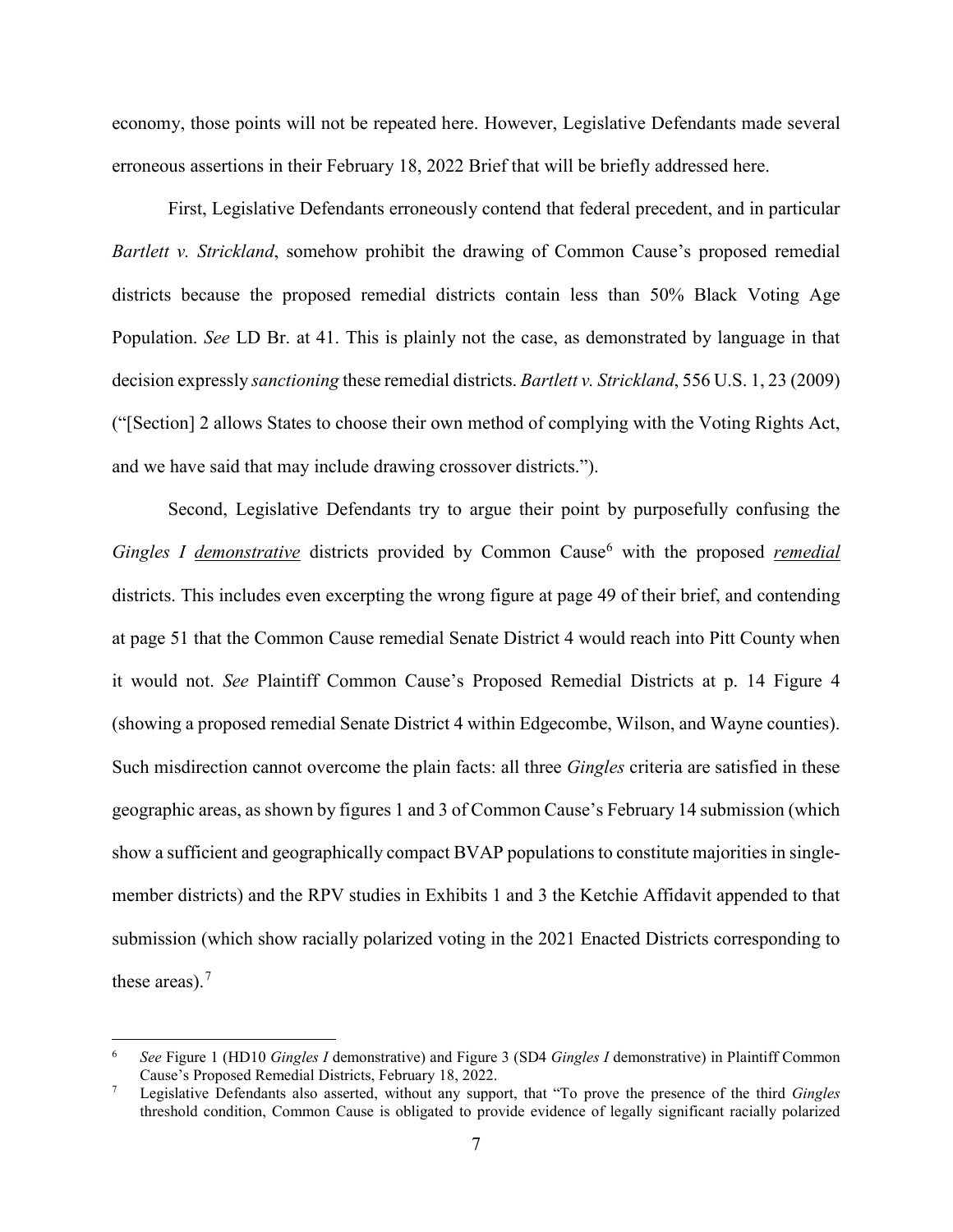Instead of addressing the RPV studies provided by Plaintiff Common Cause, Legislative Defendants instead rely on the Lewis expert report from December 2021 that was performed using incomplete and insufficient statistical analysis, $\frac{8}{3}$  $\frac{8}{3}$  $\frac{8}{3}$  and which analyzes not whether legallysignificant racially polarized voting exists, but rather whether Dr. Duchin's definition of "effective Black districts" was met anywhere in the Enacted Plans.<sup>[9](#page-7-1)</sup> Furthermore, Dr. Duchin confirmed at trial she never conducted a *Gingles* analysis at all, rendering Legislative Defendants' apparent reliance on her analysis inapposite. *See* T2 479:18–22 (Duchin) (Judge Shirley: "So you didn't do a *Gingles* analysis?" Dr. Duchin: "That's right.").

Legislative Defendants also submitted a supplemental Lewis expert report on February 18, 2022, that further shows Senate District 4 in the LD Senate Map has zero chance of electing a candidate of choice for Black voters. *See* Exhibit B to Lewis Supplemental Report at p. 4 (line "SCH22-4-004"). The supplemental Barber report submitted by Legislative Defendants on February 18, 2022 similarly shows that the BVAP level for the Senate district was intentionally reduced. *See* Barber Supplemental Report at 41 (at line "Fitch"). This proves the LD Senate Map destroys what was otherwise shown to be a functioning crossover district, providing yet another independent state law basis under the North Carolina Equal Protections Clause (Article I, Section

voting in a larger area of the state demonstrating that black voters in enacted HD10 and SD 4 could constitute a compact majority in a single member district but have been unable to elect their candidate of choice because they were submerged into a majority white districts." LD Br. at p. 48. In addition to having no support in the law, this runs contrary to direction from courts that the analysis must be district specific. *See Covington v. North Carolina*, 316 F.R.D. 117, 173 (M.D.N.C. 2016) (finding the General Assembly had failed to substantiate drawing purported VRA remedial districts because "none of the evidence Defendants have cited--without additional proof and district-specific analysis--can constitute a strong basis in evidence demonstrating that any of the challenged districts were reasonably necessary as drawn to avoid a Section 2 violation" where "evidence regarding *Gingles'* third factor in any particular district is sparse to non-existent."), *summarily aff'd*, 137 S. Ct. 2211 (2017); *id.* at 174 ("[W]hen drawing the challenged districts, Defendants made no district-specific assessment regarding the third *Gingles* factor (as properly understood).").

<span id="page-7-0"></span><sup>8</sup> *See* Common Cause Appellant Br. at 72; Lewis Dep. Tr. 13:3–17:2 (stating that the analysis was done "on a highly-expedited timeline" and that "it would have been prohibitive" to do his normal analysis)

<span id="page-7-1"></span><sup>9</sup> *See* LDTX109 Lewis Report at 5–7; *see also* Lewis Dep. Tr. 15:21–16:15 ("I don't have an opinion about, you know, what constitutes a level of racially polarized voting that would require some sort of action.")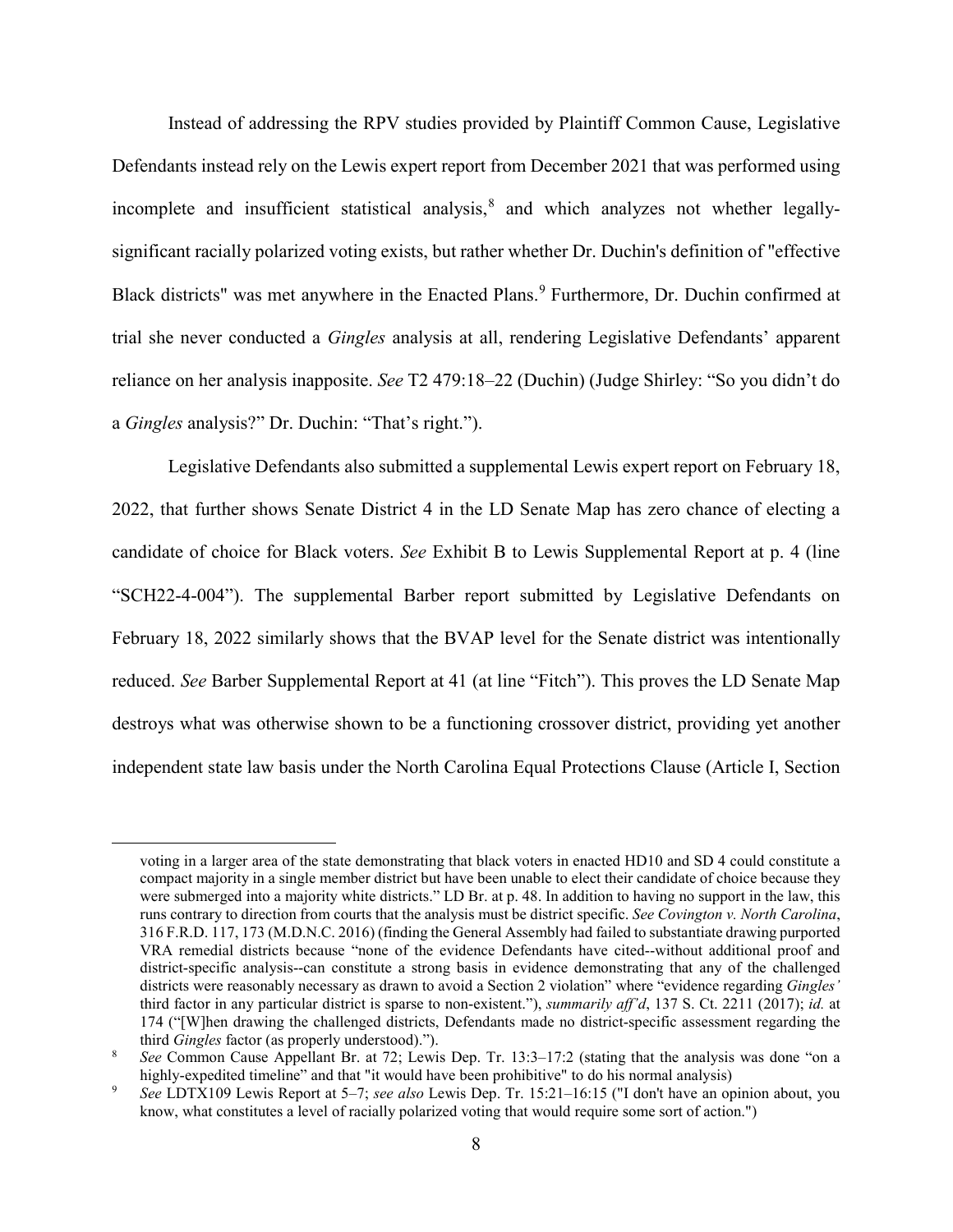19) for implementing the remedial Senate District 4 submitted by Common Cause. *Cf. Bartlett v. Strickland*, 556 U.S. at 24 ("IIf there were a showing that a State intentionally drew district lines in order to destroy otherwise effective crossover districts, that would raise serious questions under both the Fourteenth and Fifteenth Amendments.").

Finally, Legislative Defendants are wrong that Common Cause's proposed remedial districts would be racial gerrymanders prohibited by *Shaw v. Reno*, 509 U.S. 63, 649 (1993) and *Alabama Legis. Black Caucus v. Alabama*, 575 U.S. 254 (2015). The remedial districts are narrowly tailored to adhere to traditional redistricting criteria and allow Black voters an equal opportunity to elect their candidates of choice, and were not drawn with race as a predominating factor. *Compare* February 18, 2022 Affidavit of Christopher Ketchie at ¶ 11 ("I also considered minimizing county splits and traversals, minimizing splits of community related boundaries such as municipalities and precincts, and maximizing compactness because I did not intend or want race to predominate in the drawing of these remedial district lines), *with Alabama Legis. Black Caucus*, 575 U.S. at 272 ("[A] plaintiff pursuing a racial gerrymandering claim must show that race was the predominant factor motivating the legislature's decision to place significant number of voters within or without a particular district." (internal quotation omitted)). Even if they were drawn with race as a predominating factor (which they were not), these remedial districts do not violate prohibitions on racial gerrymandering because they are narrowly tailored to serve several, independent, compelling government interests. *Alabama Legis. Black Caucus*, 575 U.S. at 272. The remedial Senate District 4 (and House District 10) prevent vote dilution for Black voters in violation of state Constitutional prohibitions and the Voting Rights Act, and are independently justified on each basis to bring the Senate map into Constitutional compliance with the prohibition on partisan gerrymandering.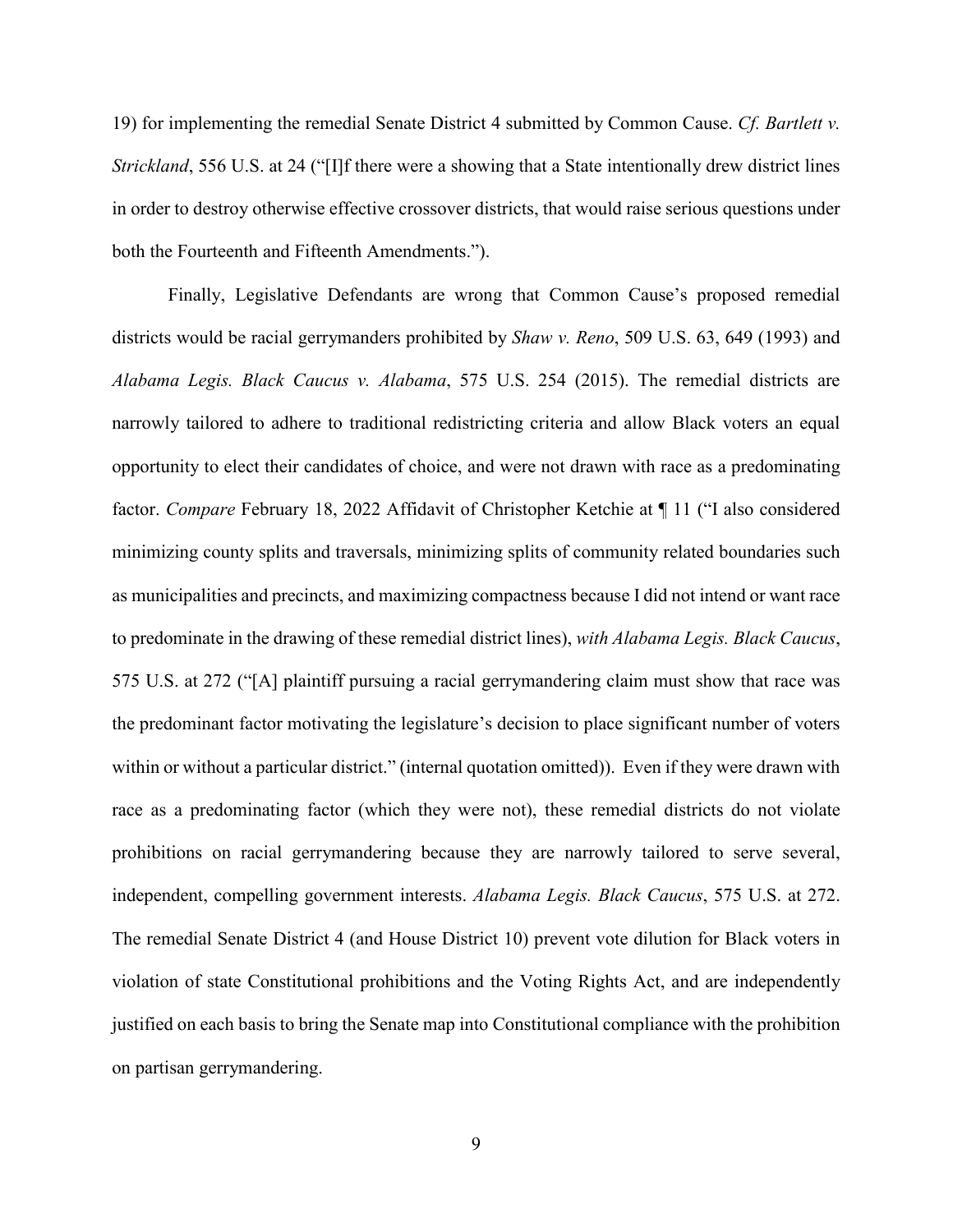In addition to incorporating the remedial Senate District 4 proposed by Common Cause, the Court should direct its Special Masters to bring the LD Senate Map into Constitutional compliance by modifying the same county cluster groupings that Legislative Defendants themselves acknowledged had Republican support and should be modified during the legislative process, *see* Ex. 1 at email from Sen. Paul Newton (Wake/Granville, Mecklenburg/Iredell, and New Hanover Counties), and those that were otherwise considered during the legislative process (Cumberland, Guilford, Forsyth, and Buncombe). These cluster options are further appropriate for modification because all but one were found to be partisan outliers by this Court, *see* Judgment ¶¶ 241–46 (Wake/Granville); 283–92 (Mecklenburg/Iredell); 249–56 (Cumberland); 259–67 (Guilford); 270–80 (Forsyth); 303–08 (Buncombe), and were the focus of public commentary requesting fair districts that keep communities of interest whole.

A map that incorporates Common Cause's Remedial Senate District 2 and the alternative proposed clusters that were tabled during the legislative process would likely comport with constitutional requirements with a mean-median difference of -0.2%, efficiency gap of 1.0%, and Partisan Symmetry of –0.7%. *See* Ex. 3, Second Ketchie Affidavit ¶ 21. Plaintiff Common Cause understands the other Plaintiffs in this matter have proposed alternative Senate maps that may present viable options. Regardless of how the Court chooses to direct the Special Masters in ensuring a constitutional Senate map, the LD Senate Map cannot be approved or implemented in its current form.

### **II. Objections to the LD Remedial State House Map**

The LD House Map also falls short of constitutional standards, but can be brought within constitutional bounds by implementing the proposed House District 10 submitted by Common Cause on February 18, 2022.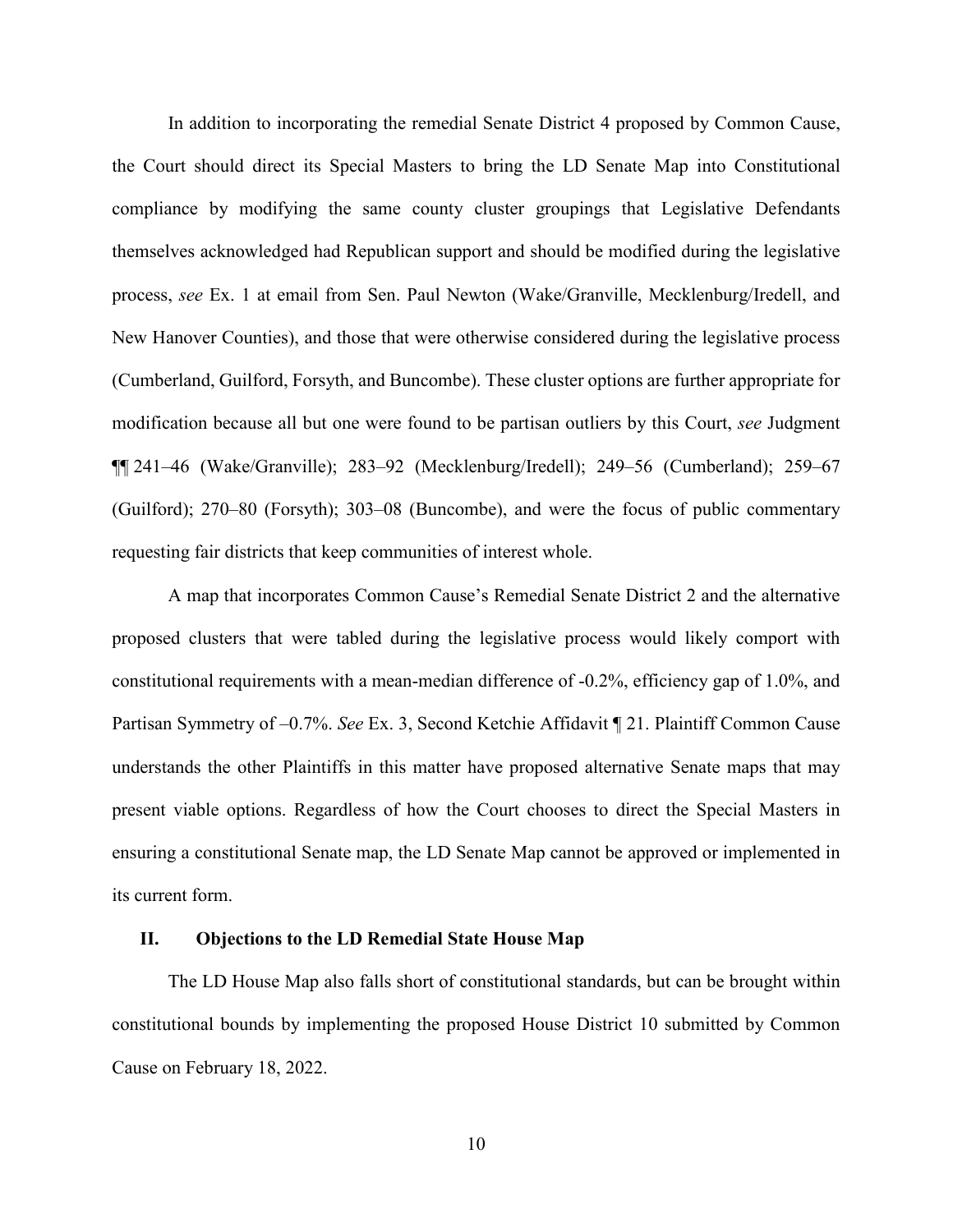As with the Senate map, Legislative Defendants' asserted efficiency gap of -0.84% and mean-median of -.7%, *see* LD Br. at 15, are incorrect. Instead, the appropriate data used in these metrics show that this map, although less skewed on partisan grounds, is too biased to pass Constitutional muster:

| <b>Metric</b>                                                                   | Mattingly Rep. $(Ex. 1)$ <sup>10</sup> | <b>Additional Comparators</b> <sup>11</sup>                                                                                |
|---------------------------------------------------------------------------------|----------------------------------------|----------------------------------------------------------------------------------------------------------------------------|
| Mean-Median                                                                     | 1.45%                                  | $1.4\%$ R<br>Source: PlanScore                                                                                             |
| <b>Efficiency Gap</b>                                                           | 3.23%                                  | $3.0\%$ R<br>Source: PlanScore                                                                                             |
| Partisan Symmetry<br>(Partisan Bias)                                            | 1.575 seat average deviation           | $2.9\%$ R<br>Source: PlanScore                                                                                             |
| Plausible Number of<br>Representatives Elected<br>Comparison                    | 6.59375 seats average<br>deviation     | 57D-63R / 58D-62R<br>Source: DRA Composite / PlanScore                                                                     |
| <b>Relative Chances of Electing</b><br>Majority $(61)$ or<br>Supermajority (72) | See Figure below                       | R Majority: 4/6 Scenarios<br>D Majority: 1/6 Scenarios<br>R Supermajority: 1/6 Scenarios<br>D Supermajority: 0/6 Scenarios |

These issues are remedied with the incorporation of the proposed House District 10 proposed by Common Cause on February 18, 2022. This modification consistently improves upon the partisan symmetry score of the enacted State House Map, as shown by Figures 2.1 and 2.2 one from the Mattingly Addendum (**Exhibit 2)**:

<span id="page-10-0"></span><sup>&</sup>lt;sup>10</sup> Dr. Mattingly and Dr. Herschlag calculated their metrics using the results of sixteen recent statewide elections: *See* Ex. 1, Mattingly Expert Report at p. 1. These metrics and their analysis of the LD Congressional Map can be found at pages 3-5 of their report.

<span id="page-10-1"></span><sup>&</sup>lt;sup>11</sup> The source data and methodology for calculating these additional comparators is disclosed in the Second Ketchie Affidavit, and is all based upon publicly available information. *See* Ex. 3, Second Ketchie Aff. at ¶ 18.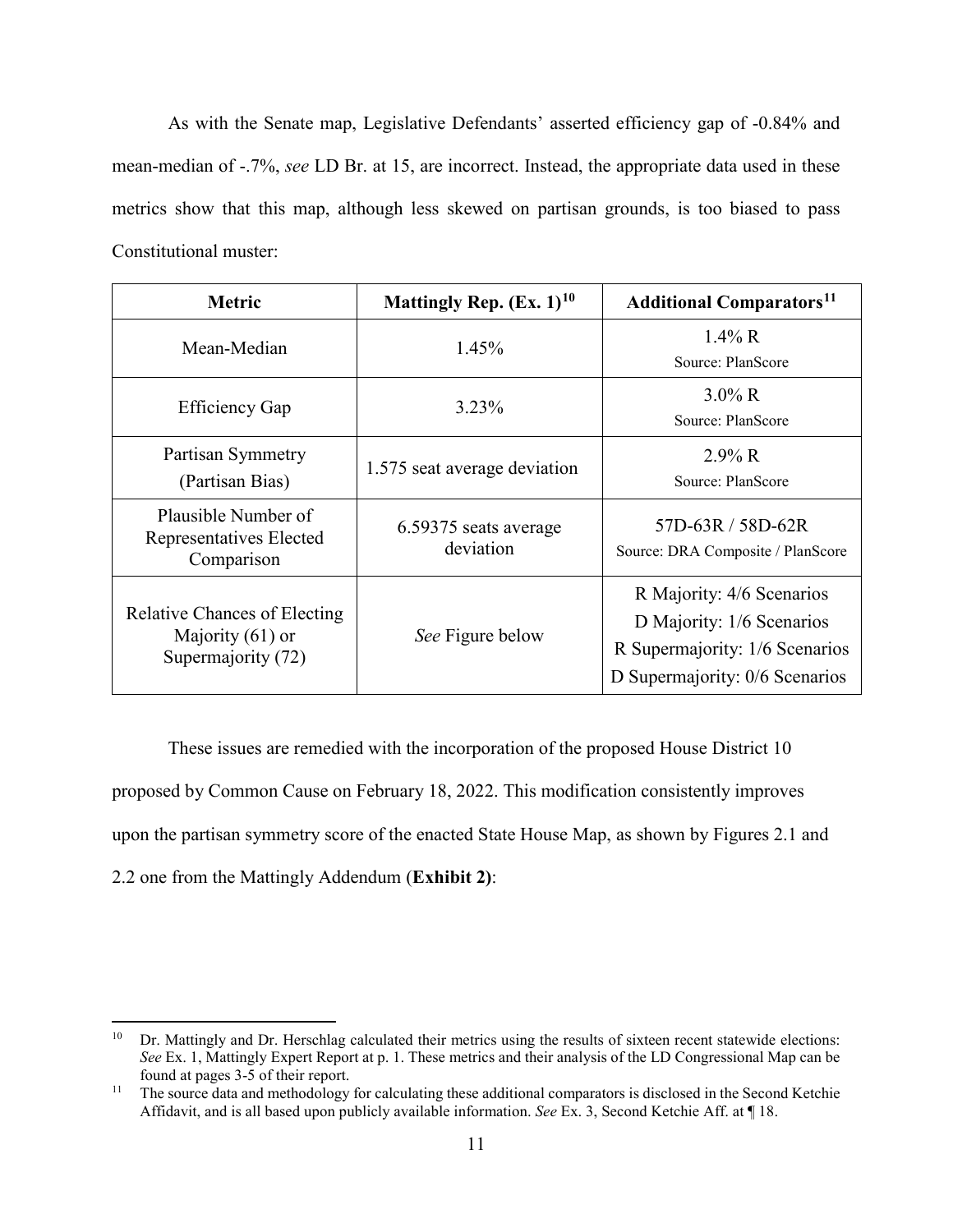

This modification significantly reduces the partisan bias of the LD House Map by consistently increasing the number of Democratic-leaning districts seats across an entire range of electoral potentials (left Figure 2.1) and bringing the symmetry of how Democratic-leaning and Republican-leaning voters are treated (right Figure 2.2). This modification also reduces the meanmedian difference and efficiency gaps of the House map. *See* Ex. 2, Mattingly Addendum at 2 (stating modified House map has a reduced mean-median difference of 1.01% and efficiency gap of 2.61%); Ex. 3, Second Ketchie Aff. ¶ 22 (calculating mean-median difference of 1.2% R, efficiency gap of 2.6% R, and partisan Bias of 2.5% R).

Furthermore, as with the proposed remedial Senate District 4, the proposed remedial House District 10 would also prevent unlawful vote dilution, as supported by Plaintiff Common Cause's February 18, 2022 submission and supporting materials. The supplemental Lewis expert submitted by Legislative Defendants further shows that House District 10 in the LD House Map has zero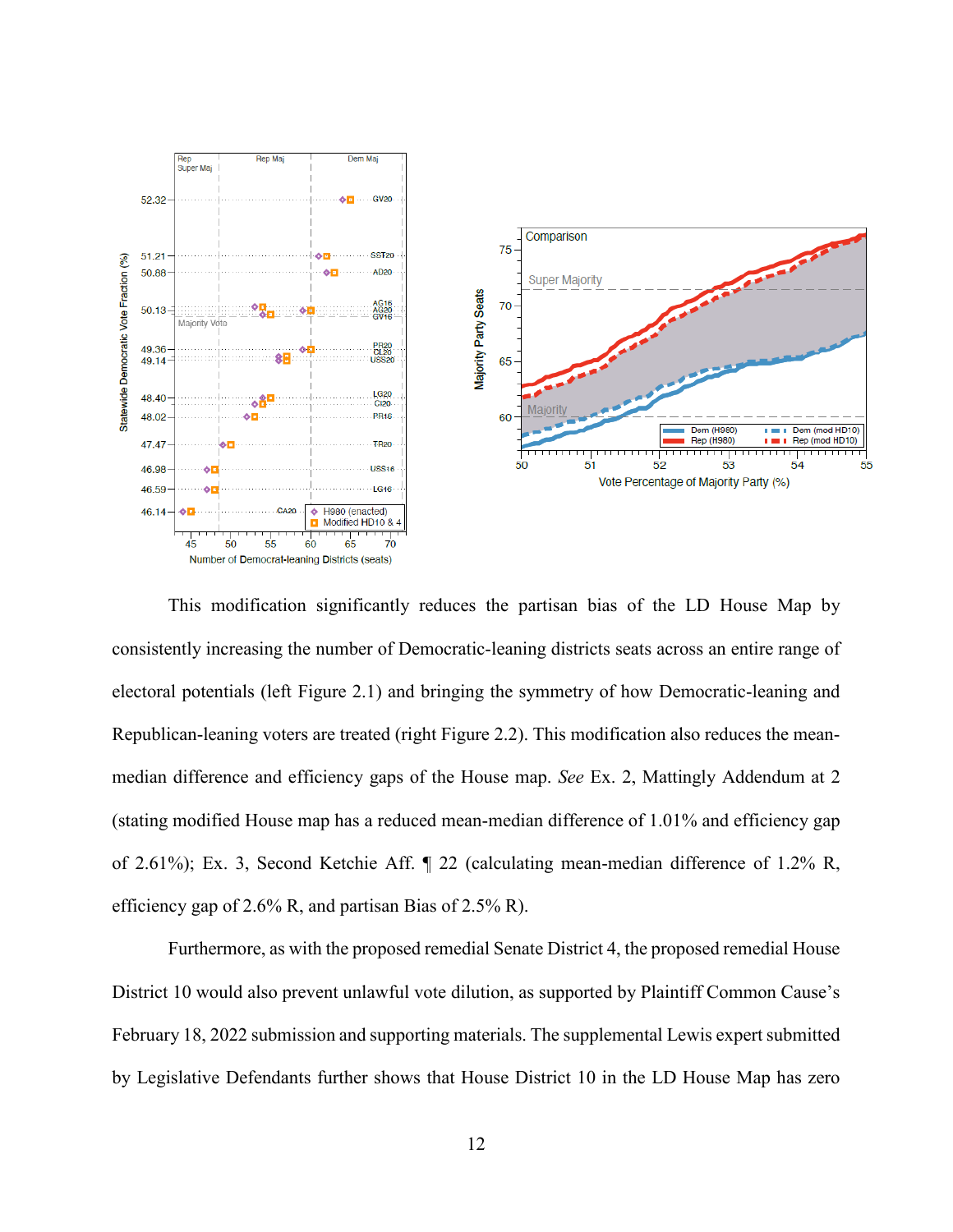chance of electing a candidate of choice for Black voters. *See* Exhibit B to Lewis Supplemental Report p. 1 (line "H980 Third Edition-010"). The supplemental Barber report submitted by Legislative Defendants on February 18, 2022 similarly shows that the BVAP level for this House district was intentionally reduced. *See* Barber Supplemental Report p. 30 (at line "Smith, R.").

The fact that Legislative Defendants agreed to remedy other House districts begs the question of why they still intentionally destroyed the functioning crossover district in House District 10 in the LD House Map without any legitimate explanation on the record, reinforcing the need for the remedial district proposed by Common Cause to comport with the North Carolina Equal Protections Clause. *Cf. Strickland*, 556 U.S. at 24 ("[I]f there were a showing that a State intentionally drew district lines in order to destroy otherwise effective crossover districts, that would raise serious questions under both the Fourteenth and Fifteenth Amendments.").

### **III. Objections to Legislative Defendants' Remedial Congressional Map**

As with the Senate and House maps, the LD Congressional map does not comply with the Constitutional requirements against partisan gerrymandering and should not be adopted by this Court. Legislative Defendants again assert inaccurate median-mean (-0.61%) and efficiency gap (-5.29%) scores, *see* LD Br. at 27, which differ significantly with the scores on those metrics based upon an appropriate set of past electoral results:

| <b>Metric</b>                        | <b>Mattingly (Ex. 1)</b> | <b>Additional Comparators</b> <sup>12</sup> |
|--------------------------------------|--------------------------|---------------------------------------------|
| Mean-Median                          | $1.01\%$                 | $1.1\%$ R<br>Source: PlanScore              |
| <b>Efficiency Gap</b>                | 2.7180%                  | $6.4\%$ R<br>Source: PlanScore              |
| Partisan Symmetry<br>(Partisan Bias) | $1.575$ seats            | 4.9% R<br>Source: PlanScore                 |

<span id="page-12-0"></span> <sup>12</sup> *See* Ex. 3, Second Ketchie Affidavit ¶ 19.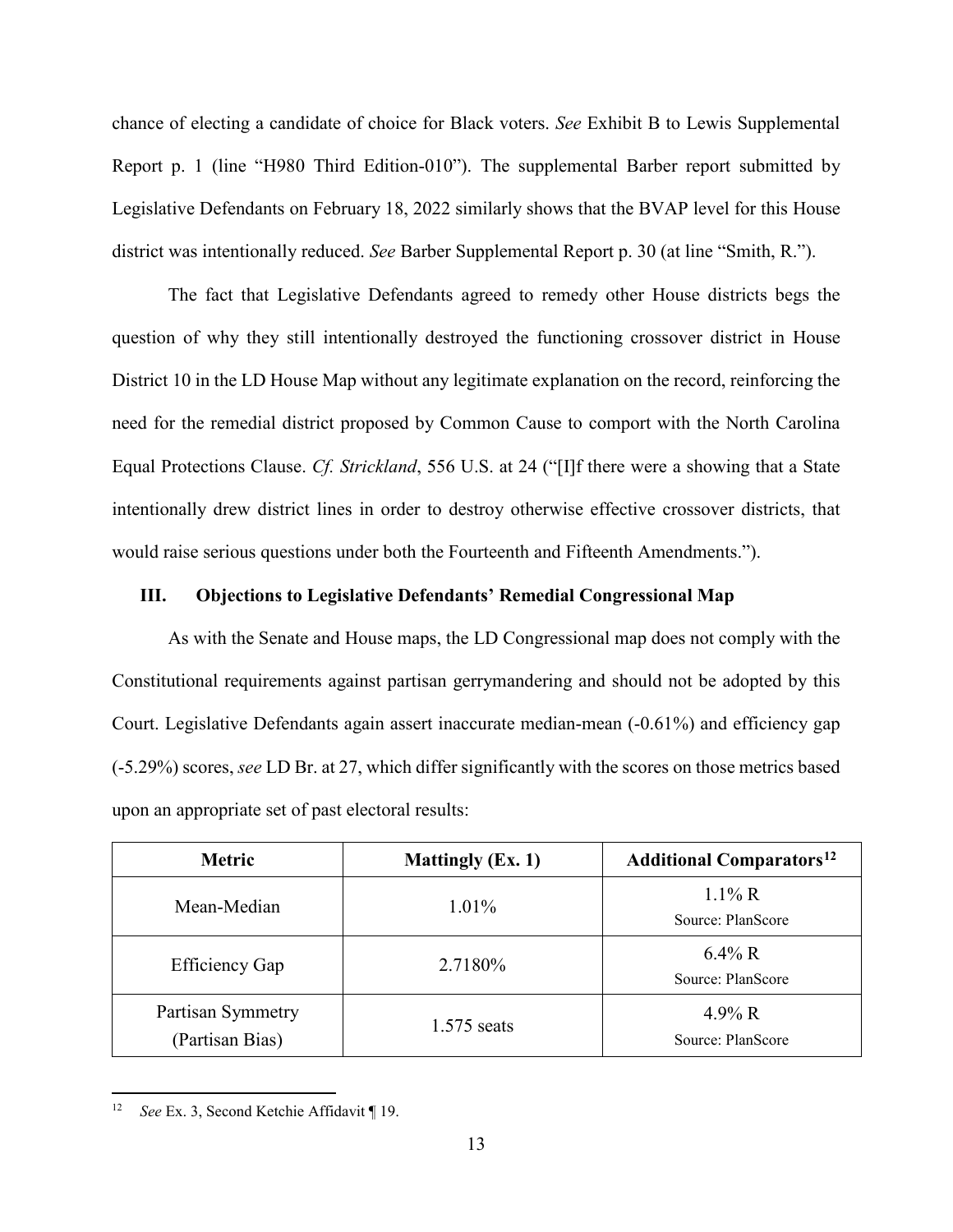| Plausible Number of<br>Representatives Elected<br>Comparison | 8-9 R seats with 51% R vote<br>share<br>v.<br>7-8 D seats with 51% D vote<br>share | $6D-8R/4D-10R$<br>Source: DRA Composite / PlanScore    |
|--------------------------------------------------------------|------------------------------------------------------------------------------------|--------------------------------------------------------|
| Relative Chances of<br>Electing Majority (8)                 | See figure below                                                                   | R Majority: 5/6 Scenarios<br>D Majority: 1/6 Scenarios |

Figure 4.2 from the Mattingly Report shows just how biased the LD Congressional Map is, as demonstrated by the lack of overlap and large seats-wide gap between how either party fairs depending on vote percentage:



If Legislative Defendants had examined just 20 random plans from the Mattingly ensemble, they would have had a 99.998% of finding a plan with greater partisan symmetry. Ex. 1, Mattingly Expert Report at p. 3.

Accordingly, the Court should direct its Special Masters to bring the LD Congressional Map into Constitutional compliance. The proposed alternative by Senator Chaudhry, which was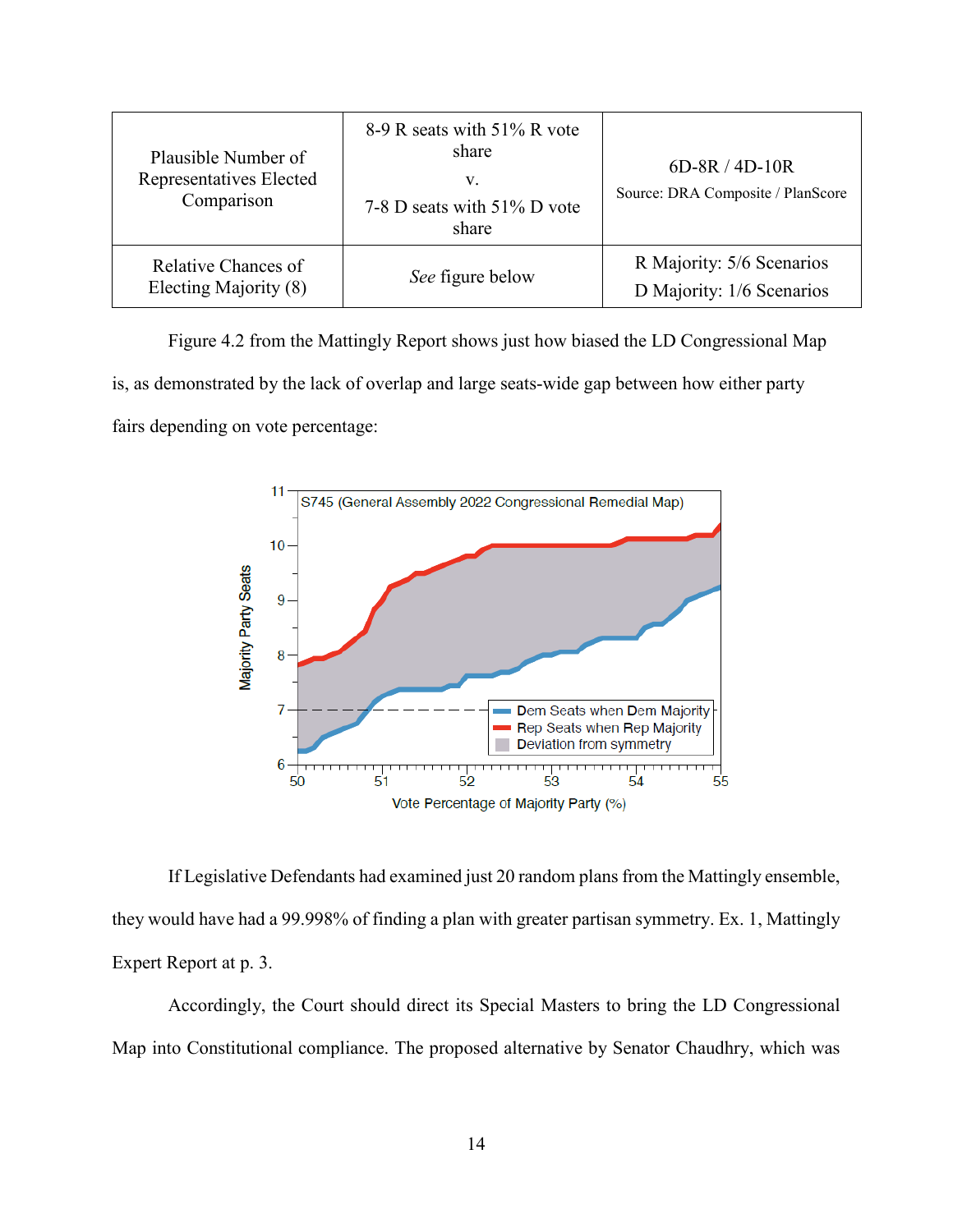originally drawn and proposed during the 2021 legislative process, [13](#page-14-0) provides a viable Constitutional alternative that is grounded in the legislative record, with the exception of its split of Wake Forest University from the rest of the Triad. Senator Chaudhuri's proposed map would pair a significant part of the university community with the mountain counties in the northwestern part of the state in District 5, rather than keeping the entirety of the community of interest together with the Triad in District 6. Keeping Wake Forest University whole within the Triad-based Congressional district is important to ensure that the Congressional representative is responsive to the university's needs. Splitting university communities has occurred in North Carolina both frequently and recently,[14](#page-14-1) and North Carolina's university students have consistently called out this unfair practice.<sup>[15](#page-14-2)</sup>

#### **IV. Conclusion**

The North Carolina Constitution guarantees the voters of the state the right to elect state and federal representatives under district plans that provide their votes with substantially equal voting power. NCSC Opinion ¶ 222. The Legislative Defendants' Remedial Maps fail to do so, and further fail to remedy unlawful vote dilution for voters of color. For the reasons provided above, the Legislative Defendants' Remedial Maps must not be implemented without modification, and instead the Court should select a plan that comports with the constitutional requirements.

<span id="page-14-0"></span><sup>&</sup>lt;sup>13</sup> We understand this is the Congressional remedial plan offered by the Harper Plaintiffs, originally filed as S.B. 738, and proposed and tabled during the legislative process for the 2021 Congressional Map. *See* Bill Summary for S.B. 740 / S.L. 2021-174, [https://ncleg.gov/BillLookUp/2021/S740,](https://ncleg.gov/BillLookUp/2021/S740) at entry for 11/2021 Senate showing "Amend Tabled A1", linking to [https://webservices.ncleg.gov/ViewBillDocument/2021/53325/1/S740-BD-](https://webservices.ncleg.gov/ViewBillDocument/2021/53325/1/S740-BD-NBC-9229)[NBC-9229.](https://webservices.ncleg.gov/ViewBillDocument/2021/53325/1/S740-BD-NBC-9229) 14 *See* Trial T3 867:23–869:3 (Rep. Hawkins) (discussing the East Carolina University split in the Enacted House

<span id="page-14-1"></span>Plan).

<span id="page-14-2"></span><sup>15</sup> *See, e.g., Bryan Warner*, NC A&T Students Speak Out on Campus Gerrymandering, Common Cause (Mar. 22, 2016), https://www.commoncause.org/north-carolina/democracy-wire/nc-at-students-speak-out-on-campusgerrymandering/.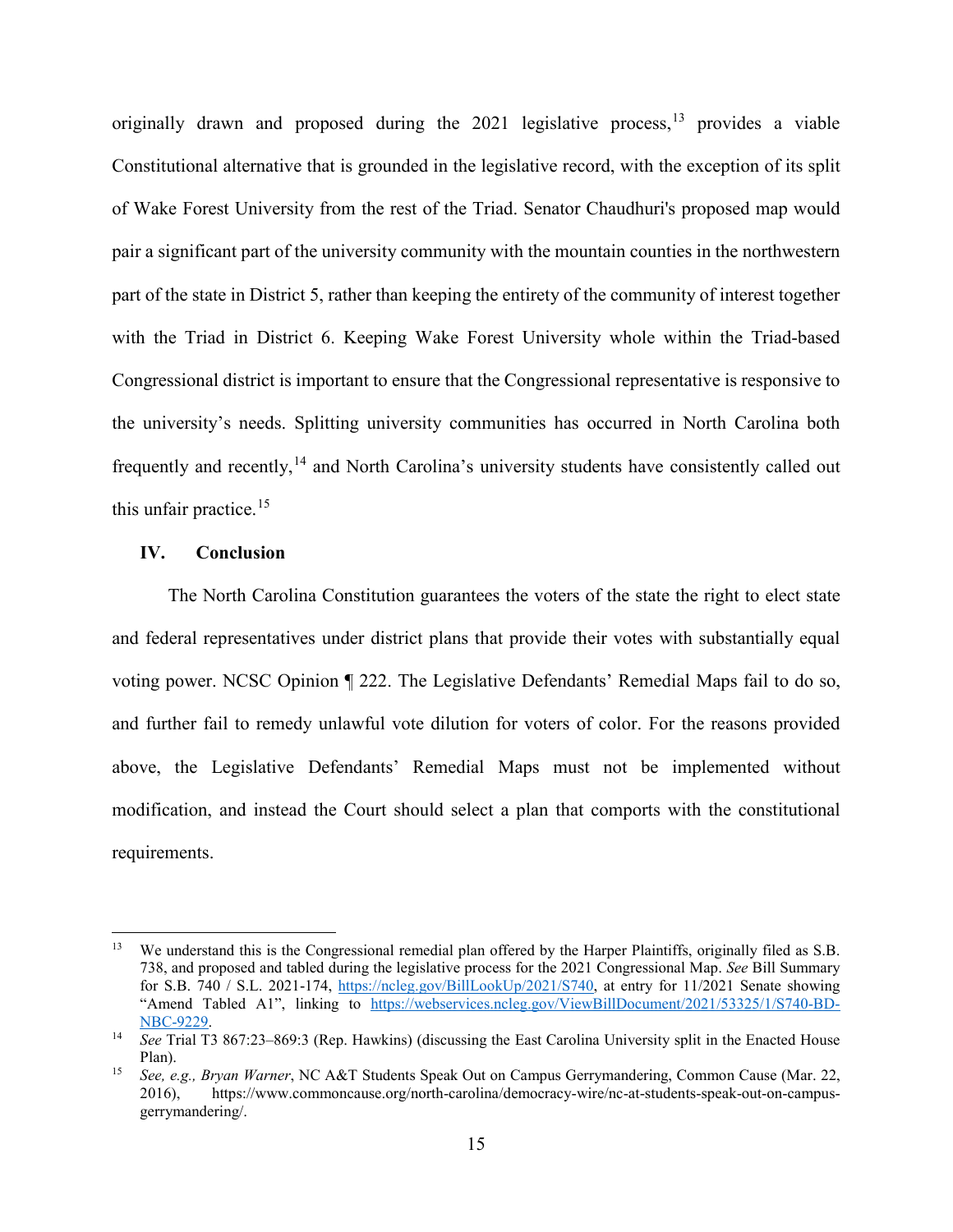Respectfully submitted, this the 21<sup>st</sup> day of February, 2022.

 $\mu$ 

Allison J. Riggs (State Bar No. 40028) [allison@southerncoalition.org](mailto:allison@southerncoalition.org) Hilary H. Klein (State Bar No. 53711) [hilaryhklein@scsj.org](mailto:hilaryhklein@scsj.org) Mitchell Brown (State Bar No. 56122) [Mitchellbrown@scsj.org](mailto:Mitchellbrown@scsj.org) Katelin Kaiser (State Bar No. 56799) [Katelin@scsj.org](mailto:Katelin@scsj.org) Jeffrey Loperfido (State Bar No. 52939) jeffloperfido@scsj.org

SOUTHERN COALITION FOR SOCIAL JUSTICE 1415 W. Highway 54, Suite 101 Durham, NC 27707 Telephone: 919-323-3909 Facsimile: 919-323-3942

J. Tom Boer\* (D.C. Bar No. 469585; CA Bar. No. 199563) [tom.boer@hoganlovells.com](mailto:tom.boer@hoganlovells.com) Olivia T. Molodanof\* (CA Bar No. 328554) [olivia.molodanof@hoganlovells.com](mailto:olivia.molodanof@hoganlovells.com) \* Admitted *Pro Hac Vice* 

HOGAN LOVELLS US LLP 3 Embarcadero Center, Suite 1500 San Francisco, California 94111 Telephone: 415-374-2300 Facsimile: 415-374-2499

*Counsel for Plaintiff Common Cause*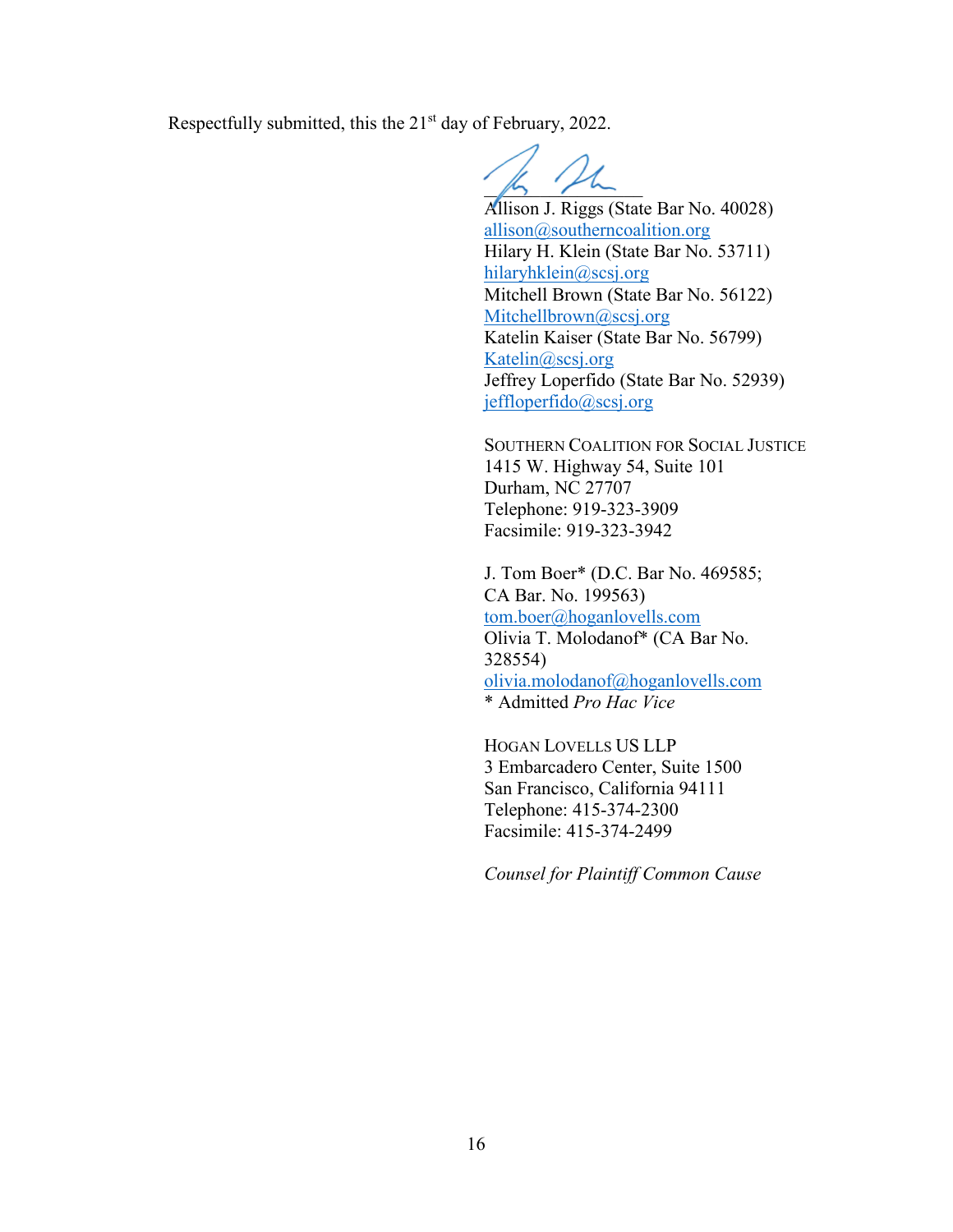#### **CERTIFICATE OF SERVICE**

This is to certify that the undersigned has this day submitted a copy of the foregoing document in the above titled action by mail and/or electronic mail, in the manner requested, to the following parties:

Sam Hirsch Jessica Ring Amunson Kali Bracey Zachary C. Schuaf Karthik P. Reddy Urja Mittal JENNER & BLOCK LLP 1099 New York Avenue, NW, Suite 900 Washington, D.C. 20001 [shirsch@jenner.com](mailto:shirsch@jenner.com) [zschauf@jenner.com](mailto:zschauf@jenner.com)

Stephen D. Feldman ROBINSON, BRADSHAW & HINSON, P.A. 434 Fayetteville Street, Suite 1600 Raleigh, NC 27501 [sfeldman@robinsonbradshaw.com](mailto:sfeldman@robinsonbradshaw.com)

Adam K. Doerr ROBINSON, BRADSHAW & HINSON, P.A. 101 North Tryon Street, Suite 1900 Charlotte, NC 28246 [adoerr@robinsonbradshaw.com](mailto:adoerr@robinsonbradshaw.com)

Erik R. Zimmerman ROBINSON, BRADSHAW & HINSON, P.A. 1450 Raleigh Road, Suite 100 Chapel Hill, NC 27517 [ezimmerman@robinsonbradshaw.com](mailto:ezimmerman@robinsonbradshaw.com)

*Counsel for North Carolina League of Conservation Voters, INC., et al. Plaintiffs* 

Burton Craige Narendra K. Ghosh Paul E. Smith PATTERSON HARKAVY LLP 100 Europa Dr., Suite 420 Chapel Hill, NC 27517 [bcraige@pathlaw.com](mailto:bcraige@pathlaw.com) [nghosh@pathlaw.com](mailto:nghosh@pathlaw.com) [psmith@pathlaw.com](mailto:psmith@pathlaw.com)

Lalitha D. Madduri Jacob D. Shelly Graham W. White ELIAS LAW GROUP LLP 10 G. Street NE, Suite 600 Washington, D.C. 20002 [MElias@elias.law](mailto:MElias@elias.law) [ABranch@elias.law](mailto:ABranch@elias.law) [LMadduri@elias.law](mailto:LMadduri@elias.law) [JShelly@elias.law](mailto:JShelly@elias.law) [GWhite@elias.law](mailto:GWhite@elias.law)

Abha Khanna ELIAS LAW GROUP LLP 1700 Seventh Avenue, Suite 2100 Seattle, Washington 98101 [AKhanna@elias.law](mailto:AKhanna@elias.law)

Elisabeth S. Theodore R. Stanton Jones Samuel F. Callahan ARNOLD AND PORTER KAYE SCHOLER LLP 601 Massachusetts Avenue NW Washington, DC 20001 [elisabeth.theodore@arnoldporter.com](mailto:elisabeth.theodore@arnoldporter.com)

*Counsel for Rebecca Harper, et al. Plaintiffs*